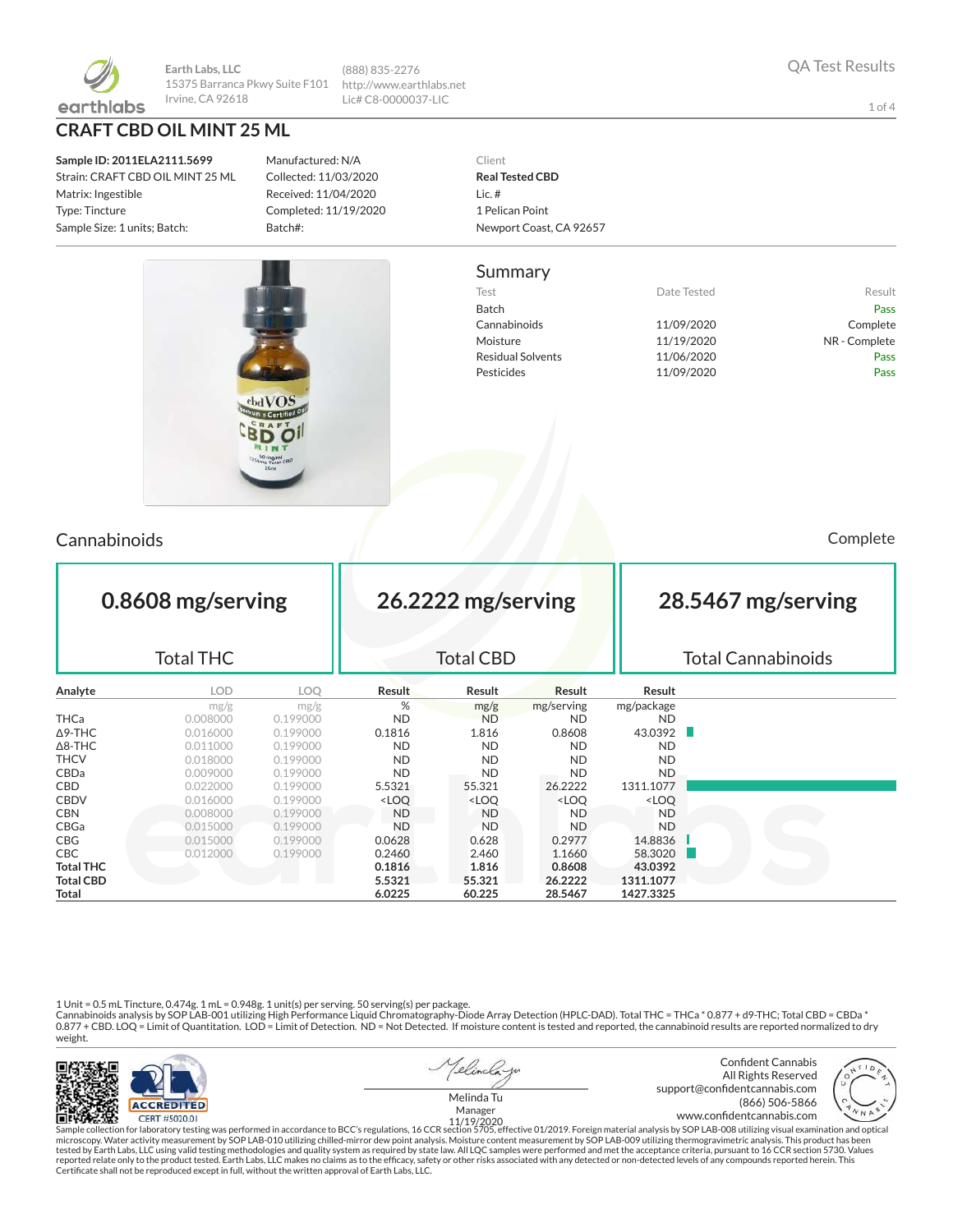

**Earth Labs, LLC** 15375 Barranca Pkwy Suite F101 http://www.earthlabs.net Irvine, CA 92618

# **CRAFT CBD OIL MINT 25 ML**

| Sample ID: 2011ELA2111.5699      | Manufactured: N/A     | Client                  |
|----------------------------------|-----------------------|-------------------------|
| Strain: CRAFT CBD OIL MINT 25 ML | Collected: 11/03/2020 | <b>Real Tested CBD</b>  |
| Matrix: Ingestible               | Received: 11/04/2020  | Lic. $#$                |
| Type: Tincture                   | Completed: 11/19/2020 | 1 Pelican Point         |
| Sample Size: 1 units; Batch:     | Batch#:               | Newport Coast, CA 92657 |

(888) 835-2276 Lic# C8-0000037-LIC

# Residual Pesticides **Passage Community Community Community** Pass Pass Pass

| Analyte             | <b>LOD</b> | <b>LOO</b> | Limit          | Result    | <b>Status</b> | Analyte                   | LOD       | <b>LOO</b> | Limit          | Result    | <b>Status</b> |
|---------------------|------------|------------|----------------|-----------|---------------|---------------------------|-----------|------------|----------------|-----------|---------------|
|                     | $\mu$ g/g  | $\mu$ g/g  | $\mu$ g/g      | µg/g      |               |                           | $\mu$ g/g | $\mu$ g/g  | $\mu$ g/g      | $\mu$ g/g |               |
| Abamectin           | 0.022      | 0.066      | 0.3            | <b>ND</b> | Pass          | Fludioxonil               | 0.015     | 0.046      | 30             | <b>ND</b> | Pass          |
| Acephate            | 0.004      | 0.012      | 5              | <b>ND</b> | Pass          | Hexythiazox               | 0.007     | 0.021      | $\overline{2}$ | <b>ND</b> | Pass          |
| Acequinocyl         | 0.015      | 0.044      | $\overline{4}$ | <b>ND</b> | Pass          | Imazalil                  | 0.029     | 0.086      | 0.029          | <b>ND</b> | Pass          |
| Acetamiprid         | 0.005      | 0.015      | 5              | <b>ND</b> | Pass          | Imidacloprid              | 0.008     | 0.024      | 3              | <b>ND</b> | Pass          |
| Aldicarb            | 0.025      | 0.074      | 0.025          | <b>ND</b> | Pass          | Kresoxim Methyl           | 0.025     | 0.074      | 1              | <b>ND</b> | Pass          |
| Azoxystrobin        | 0.009      | 0.028      | 40             | <b>ND</b> | Pass          | Malathion                 | 0.028     | 0.084      | 5              | <b>ND</b> | Pass          |
| <b>Bifenazate</b>   | 0.005      | 0.014      | 5              | <b>ND</b> | Pass          | Metalaxyl                 | 0.026     | 0.079      | 15             | <b>ND</b> | Pass          |
| <b>Bifenthrin</b>   | 0.022      | 0.066      | 0.5            | <b>ND</b> | Pass          | Methiocarb                | 0.031     | 0.093      | 0.031          | <b>ND</b> | Pass          |
| <b>Boscalid</b>     | 0.014      | 0.042      | 10             | <b>ND</b> | Pass          | Methomyl                  | 0.031     | 0.093      | 0.1            | <b>ND</b> | Pass          |
| Captan              | 0.21       | 0.593      | 5              | <b>ND</b> | Pass          | Mevinphos                 | 0.01      | 0.031      | 0.01           | <b>ND</b> | Pass          |
| Carbaryl            | 0.009      | 0.027      | 0.5            | <b>ND</b> | Pass          | Myclobutanil              | 0.017     | 0.052      | 9              | <b>ND</b> | Pass          |
| Carbofuran          | 0.018      | 0.054      | 0.018          | <b>ND</b> | Pass          | <b>Naled</b>              | 0.027     | 0.081      | 0.5            | <b>ND</b> | Pass          |
| Chlorantraniliprole | 0.03       | 0.09       | 40             | <b>ND</b> | Pass          | Oxamyl                    | 0.014     | 0.042      | 0.2            | <b>ND</b> | Pass          |
| Chlordane           | 0.023      | 0.075      | 0.023          | <b>ND</b> | Pass          | Paclobutrazol             | 0.017     | 0.051      | 0.017          | <b>ND</b> | Pass          |
| Chlorfenapyr        | 0.007      | 0.022      | 0.007          | <b>ND</b> | Pass          | <b>Parathion Methyl</b>   | 0.011     | 0.033      | 0.011          | <b>ND</b> | Pass          |
| Chlorpyrifos        | 0.018      | 0.054      | 0.018          | <b>ND</b> | Pass          | Pentachloronitrobenzene   | 0.025     | 0.079      | 0.2            | <b>ND</b> | Pass          |
| Clofentezine        | 0.025      | 0.075      | 0.5            | <b>ND</b> | Pass          | Permethrin                | 0.087     | 0.26       | 20             | <b>ND</b> | Pass          |
| Coumaphos           | 0.02       | 0.06       | 0.02           | <b>ND</b> | Pass          | Phosmet                   | 0.02      | 0.06       | 0.2            | <b>ND</b> | Pass          |
| Cyfluthrin          | 0.158      | 0.475      | 1              | <b>ND</b> | Pass          | <b>Piperonyl Butoxide</b> | 0.021     | 0.063      | 8              | <b>ND</b> | Pass          |
| Cypermethrin        | 0.037      | 0.111      | 1              | <b>ND</b> | Pass          | Prallethrin               | 0.026     | 0.078      | 0.4            | <b>ND</b> | Pass          |
| Daminozide          | 0.01       | 0.03       | 0.01           | <b>ND</b> | Pass          | Propiconazole             | 0.029     | 0.088      | 20             | <b>ND</b> | Pass          |
| Diazinon            | 0.008      | 0.024      | 0.2            | <b>ND</b> | Pass          | Propoxur                  | 0.03      | 0.089      | 0.03           | <b>ND</b> | Pass          |
| <b>Dichlorvos</b>   | 0.015      | 0.044      | 0.015          | <b>ND</b> | Pass          | Pyrethrins                | 0.02      | 0.059      | 1              | <b>ND</b> | Pass          |
| Dimethoate          | 0.027      | 0.082      | 0.027          | <b>ND</b> | Pass          | Pyridaben                 | 0.006     | 0.018      | 3              | <b>ND</b> | Pass          |
| Dimethomorph        | 0.016      | 0.048      | 20             | <b>ND</b> | Pass          | Spinetoram                | 0.019     | 0.056      | 3              | <b>ND</b> | Pass          |
| Ethoprophos         | 0.018      | 0.055      | 0.018          | <b>ND</b> | Pass          | Spinosad                  | 0.011     | 0.034      | 3              | <b>ND</b> | Pass          |
| Etofenprox          | 0.013      | 0.038      | 0.013          | <b>ND</b> | Pass          | Spiromesifen              | 0.019     | 0.057      | 12             | <b>ND</b> | Pass          |
| Etoxazole           | 0.029      | 0.088      | 1.5            | <b>ND</b> | Pass          | Spirotetramat             | 0.031     | 0.094      | 13             | <b>ND</b> | Pass          |
| Fenhexamid          | 0.019      | 0.058      | 10             | <b>ND</b> | Pass          | Spiroxamine               | 0.02      | 0.061      | 0.02           | <b>ND</b> | Pass          |
| Fenoxycarb          | 0.031      | 0.092      | 0.031          | <b>ND</b> | Pass          | Tebuconazole              | 0.008     | 0.025      | $\overline{2}$ | <b>ND</b> | Pass          |
| Fenpyroximate       | 0.01       | 0.03       | $\overline{2}$ | <b>ND</b> | Pass          | Thiacloprid               | 0.016     | 0.048      | 0.016          | <b>ND</b> | Pass          |
| Fipronil            | 0.016      | 0.047      | 0.016          | <b>ND</b> | Pass          | Thiamethoxam              | 0.005     | 0.015      | 4.5            | <b>ND</b> | Pass          |
| Flonicamid          | 0.001      | 0.004      | $\overline{2}$ | <b>ND</b> | Pass          | Trifloxystrobin           | 0.005     | 0.014      | 30             | <b>ND</b> | Pass          |
|                     |            |            |                |           |               |                           |           |            |                |           |               |

Date Tested: 11/09/2020

Pesticides analysis by SOP LAB-005 using Gas Chromatography - Mass Spectrometry - Mass Spectrometry (GC-MS/MS) and by SOP LAB-004 utilizing Liquid<br>Chromatography - Mass Spectrometry - Mass Spectrometry (LC-MS/MS). LOQ = Li



Telinclayo

Confident Cannabis All Rights Reserved support@confidentcannabis.com (866) 506-5866



www.condentcannabis.com Manager 11/19/2020Melinda Tu

Sample collection for laboratory testing was performed in accordance to BCC's regulations, 16 CCR section 5705, effective 01/2019. Foreign material analysis by SOP LAB-008 utilizing visual examination and optical fissure o

2 of 4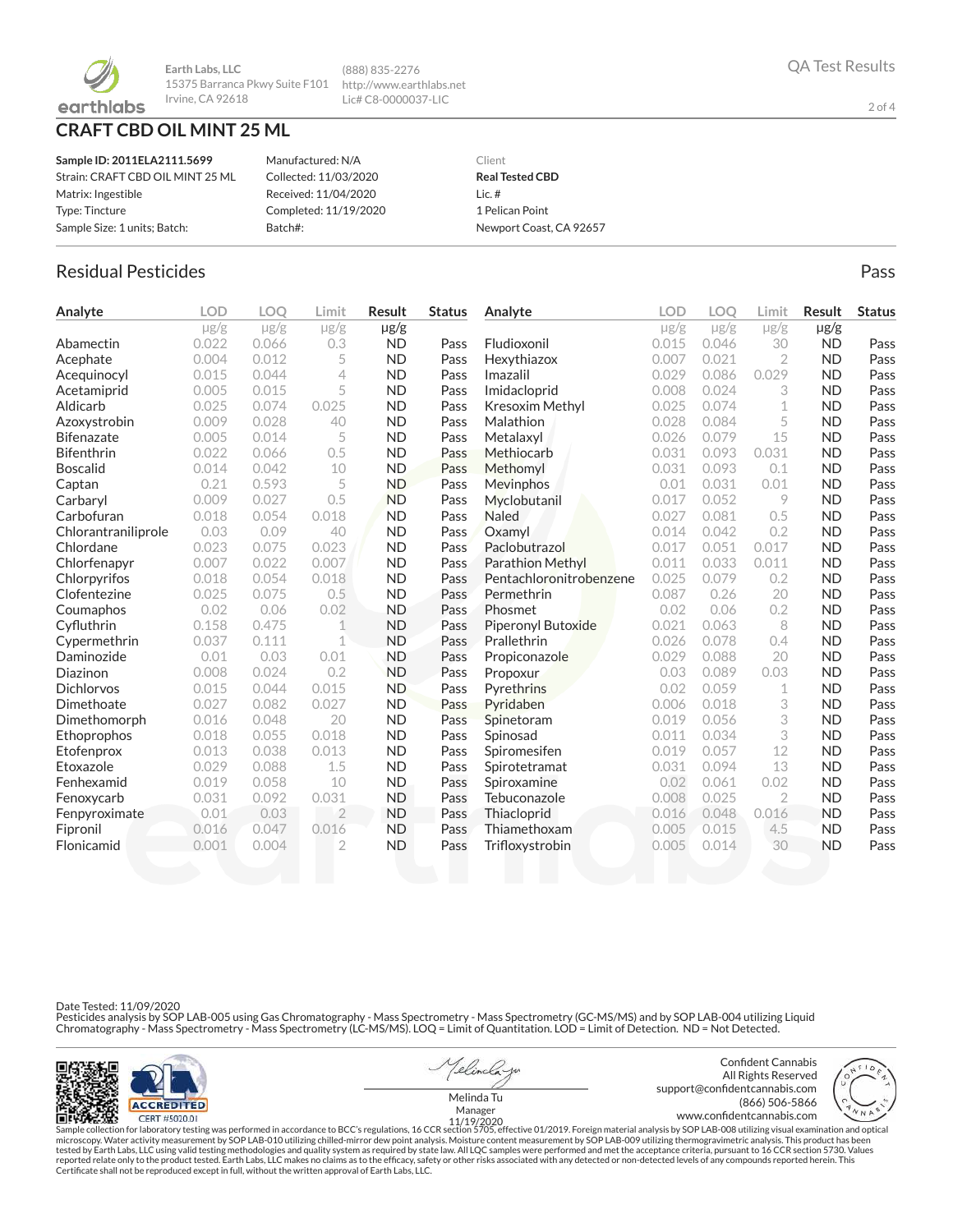

**Earth Labs, LLC** 15375 Barranca Pkwy Suite F101 Irvine, CA 92618 http://www.earthlabs.net

## **CRAFT CBD OIL MINT 25 ML**

| Sample ID: 2011ELA2111.5699      | Manufactured: N/A     | Client                  |
|----------------------------------|-----------------------|-------------------------|
| Strain: CRAFT CBD OIL MINT 25 ML | Collected: 11/03/2020 | <b>Real Tested CBD</b>  |
| Matrix: Ingestible               | Received: 11/04/2020  | $lic.$ #                |
| Type: Tincture                   | Completed: 11/19/2020 | 1 Pelican Point         |
| Sample Size: 1 units; Batch:     | Batch#:               | Newport Coast, CA 92657 |

(888) 835-2276

Lic# C8-0000037-LIC

### Residual Solvents Pass

| Analyte                              | <b>LOD</b> | <b>LOQ</b> | Limit     | Result                           | <b>Status</b> |
|--------------------------------------|------------|------------|-----------|----------------------------------|---------------|
|                                      | $\mu$ g/g  | $\mu$ g/g  | $\mu$ g/g | $\mu$ g/g                        |               |
| 1,2-Dichloroethane                   | 0.22       | 0.90       |           | ND.                              | Pass          |
| Acetone                              | 9.27       | 200.00     | 5000      | ND.                              | Pass          |
| Acetonitrile                         | 9.58       | 200.00     | 410       | ND.                              | Pass          |
| Benzene                              | 0.18       | 0.90       |           | <b>ND</b>                        | Pass          |
| <b>Butane</b>                        | 9.45       | 400.00     | 5000      | ND.                              | Pass          |
| Chloroform                           | 0.17       | 0.90       |           | ND.                              | Pass          |
| Ethanol                              | 71.28      | 800.00     | 5000      | <loq< td=""><td>Pass</td></loq<> | Pass          |
| Ethyl acetate                        | 10.24      | 200.00     | 5000      | ND.                              | Pass          |
| Ethyl ether                          | 10.44      | 200.00     | 5000      | ND.                              | Pass          |
| Ethylene oxide                       | 0.08       | 0.90       |           | ND.                              | Pass          |
| Heptane                              | 19.50      | 200.00     | 5000      | <b>ND</b>                        | Pass          |
| Isopropyl alcohol                    | 16.26      | 200.00     | 5000      | <loq< td=""><td>Pass</td></loq<> | Pass          |
| Methanol                             | 31.76      | 200.00     | 3000      | <b>ND</b>                        | Pass          |
| Methylene chloride                   | 0.19       | 0.90       |           | ND.                              | Pass          |
| Hexane                               | 32.19      | 200.00     | 290       | ND.                              | Pass          |
| Pentane                              | 19.80      | 200.00     | 5000      | ND.                              | Pass          |
| Propane                              | 23.18      | 400.00     | 5000      | ND.                              | Pass          |
| <b>Toluene</b>                       | 10.26      | 200.00     | 890       | <b>ND</b>                        | Pass          |
| Trichloroethylene                    | 0.16       | 0.90       |           | ND.                              | Pass          |
| Total xylenes (ortho-, meta-, para-) | 12.33      | 200.00     | 2170      | <b>ND</b>                        | Pass          |

Date Tested: 11/06/2020

Residual Solvents analysis by SOP LAB-003 utilizing Gas Chromatography – Flame Ionization Detection (GC-FID) and Gas Chromatography – Mass Spectrometry (GC-MS).<br>LOQ = Limit of Quantitation. LOD = Limit of Detection. ND = N



1elincla w





Melinda Tu

Sample collection for laboratory testing was performed in accordance to BCC's regulations, 16 CCR section 5705, effective 01/2019. Foreign material analysis by SOP LAB-008 utilizing visual examination and optical fissure o

3 of 4